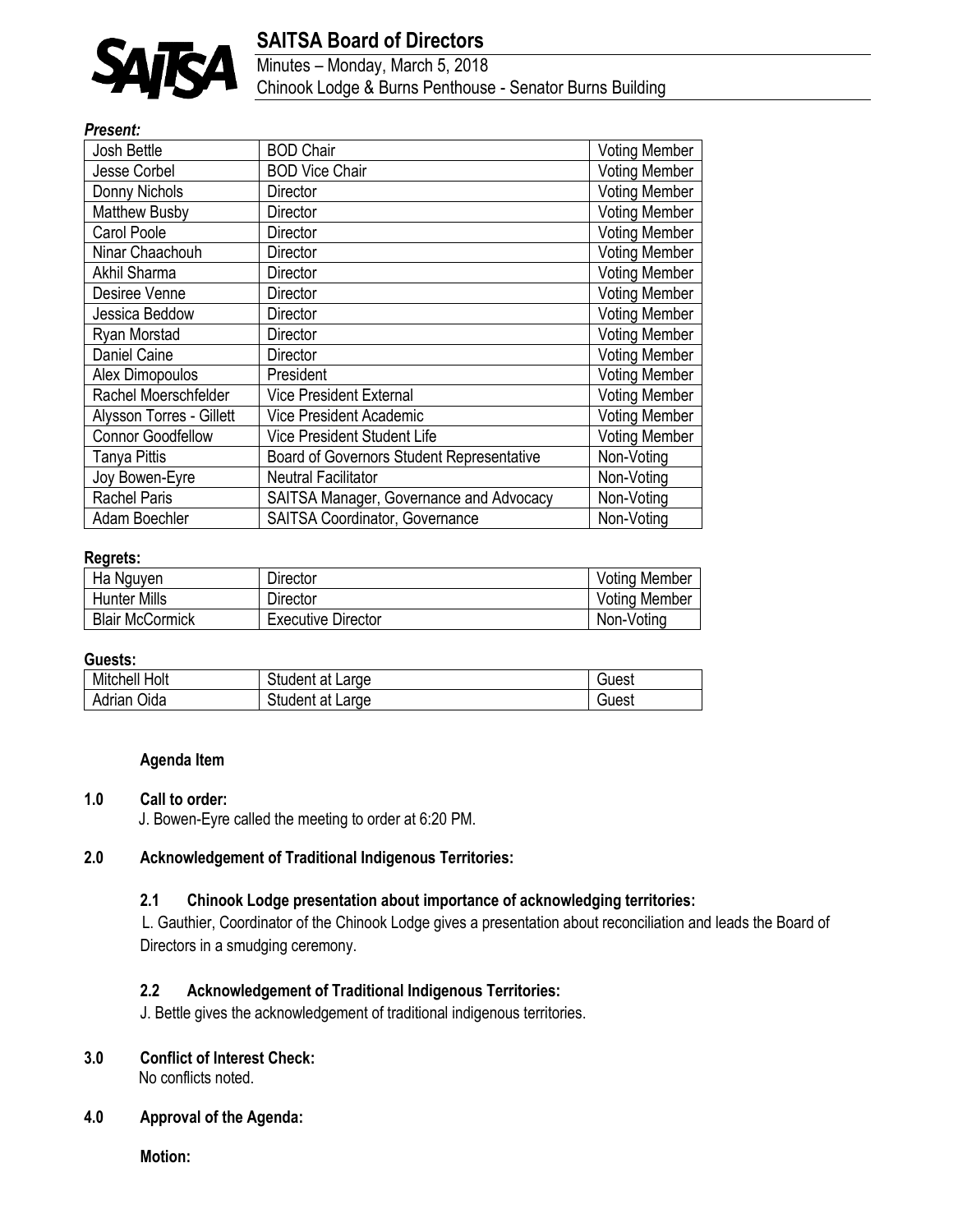Move to approve the agenda with the following additions. Add items 10.6 Guatemala experience and 10.7 Smudging debrief, which moves the In Camera discussion to item 10.8.

> **C.Goodfellow Motion Carried**

## **5.0 Adoption of Minutes:**

# **5.1 Regular Meeting of the Board from February 5, 2018.**

## **Motion:**

Move to approve the BOD meeting minutes from the February 5, 2018 regular meeting.

**C. Poole Motion Carried**

## **6.0 Individual Reports:**

Verbal reports were provided by A. Dimopoulos, R. Moerschfelder, A. Torres-Gillett, C. Goodfellow and T. Pittis. B. McCormick sent regrets and did not report. Written reports for others were circulated prior to the meeting.

## **7.0 Committee Reports:**

- **7.1 Campus Life Committee - C. Goodfellow** Verbally reported that the new programming board to focus on traditions, spirit events, charity and volunteerism. The next meeting is occurring March 6<sup>th</sup> at 4pm.
- **7.2 Finance Committee - A. Dimopoulos** Report as submitted, verbally updated that the next meeting will occur March 28<sup>th</sup>.
- **7.3 Governance Committee - A. Torres-Gillett**  Report as submitted.
- **7.4 Advocacy Committee - R. Moerschfelder** No report submitted, verbally reported about the "Vent Event, Come Wine With Us."
- **7.5 Environmental Sustainability - D. Davis (Chair of Committee)**  No report.
- **7.6 Student Expansion Committee Advisory Committee - B. McCormick** No report.
- **7.7 Strategic Plan Committee - A. Torres-Gillett** Report as submitted, verbally reported that the Strategic Plan session with Watson was occurring Sunday March 11<sup>th</sup> in the Aldred building 4<sup>th</sup> floor.

#### **Motion:**

Move to go in Camera at 7:57 PM.

**A. Dimopolous Motion Carried**

**Motion Carried**

**Motion:**

Move to go out of Camera at 8:08 PM. **A. Dimopoulos**

## **8.0 Action Items:**

- **8.1 B. McCormick and A. Dimopoulos to provide BOD with PD funding options:** Item is complete. Consulted with people attending the conference.
- **8.2 Fireside Chat feedback sent to Daniel Caine:** Item is complete. Daniel is meeting with Alex in relation to the fireside chat.

#### **8.3 Board Bylaw feedback:**

R. Paris reports to the board that feedback was received from two Directors in relation to the Bylaws.

**9.0 Business Items:**